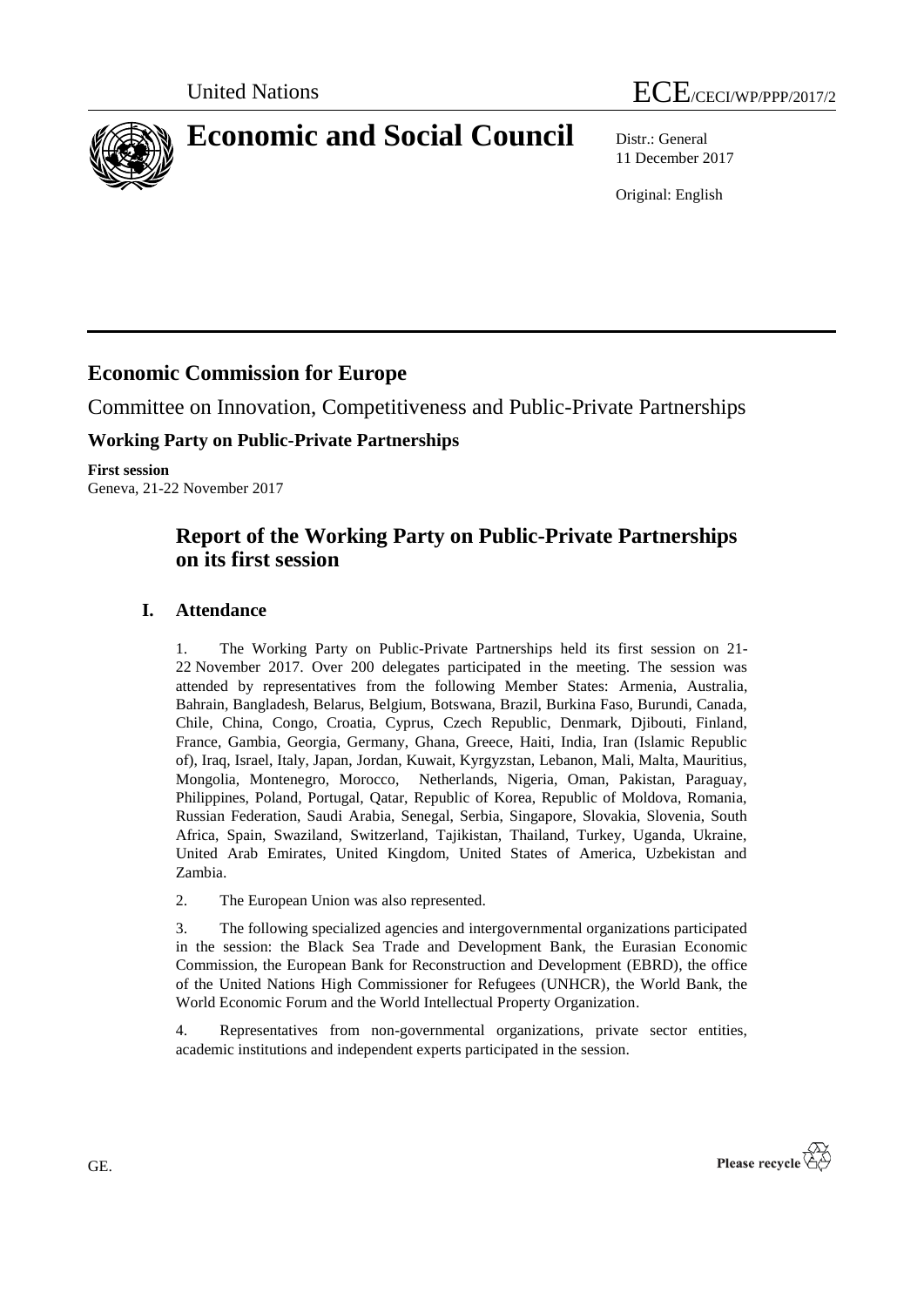### **II. Adoption of the agenda (Agenda item 1)**

Documentation:

Annotated provisional agenda for the first session (ECE/CECI/WP/PPP/2017/1)

#### **Conclusion 2017 – 1**

The Working Party adopted the provisional agenda as proposed by the secretariat.

### **III. Election of officers (Agenda item 2)**

#### **Conclusion** 2017 – 2.1

The Working Party affirmed its terms of reference (ECE/CECI/2016/6, Annex).

#### **Conclusion** 2017 – 2.2

The Working Party decided that the Rules of Procedure of the Economic Commission for Europe (ECE/778/Rev.5) should govern its proceedings.

#### **Conclusion** 2017 – 2.3

The Working Party elected Mr. Arthur Smith (United States of America) as the Chairperson, and Mr. Steven Van Garsse (Belgium), Mr. Mark Romoff (Canada), Mr. Kaimeng Li (China), Mr. Alecos Michaelides (Cyprus), Mr. Frederic Bobay (France), Mr. Sam Tabuchi (Japan), Mr. Ziad Hayek (Lebanon), Ms. Sonia Mezzour (Morocco), Mr. Hafiz Salikhov (Russian Federation), Mr. Ibrohim Usmonzoda (Tajikistan) and Ms. Sedef Yavuz Noyan (Turkey) as Vice Chairpersons. The Working Party thanked Mr. Bernhard Mueller (Germany) for his contribution to the UNECE PPP work as co-Chairperson of the Team of Specialists on PPPs (TOS PPP).

## **IV. Contribution of the UNECE's People-first PPP work to the UN Sustainable Development Goals (SDGs) (Agenda item 3)**

Documentation:

Standard on a Zero Tolerance approach to Corruption in PPP Procurement (ECE/CECI/WP/PPP/2017/4);

Draft declaration on a Zero Tolerance approach to corruption on People-first PPPs (ECE/CECI/WP/PPP/2017/CRP.3);

Draft revised Guiding Principles on People-first PPPs for the SDGs (ECE/CECI/WP/PPP/2017/CRP.1);

Draft guidelines for aid agencies in support to people-first PPPs (ECE/CECI/WP/PPP/2017/CRP.13).

#### **A. Mobilising the Member States' PPP Units behind the UN SDGs**

5. The participants appreciated the quality of the interventions made by the panellists from PPP units and infrastructure agencies from twenty countries across all regions, which considered the following questions:

(a) How can we improve PPP to make it a more "fit for purpose" vehicle for the UN development agenda?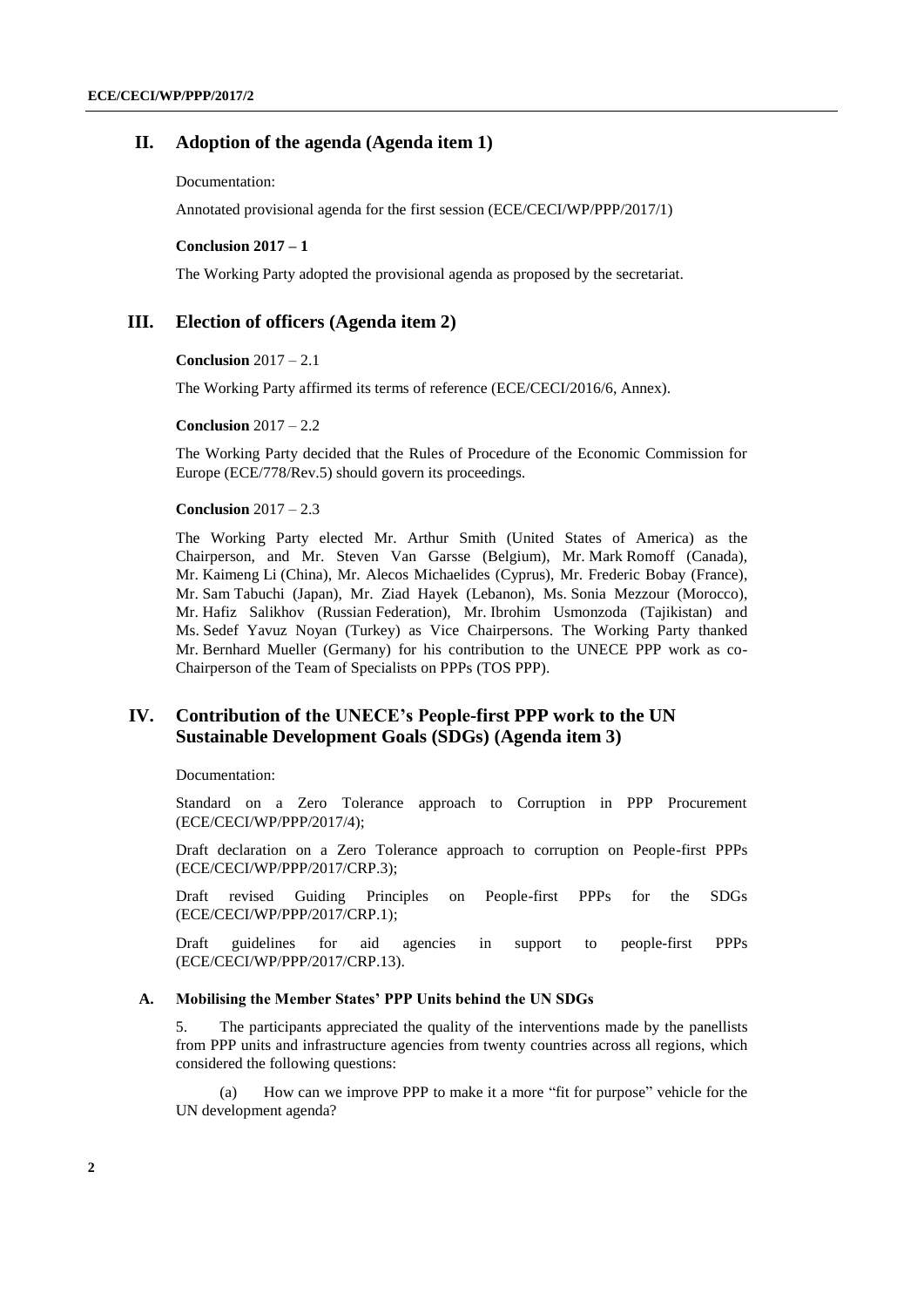(b) Where and how do you see changes in the way PPP is done in your country that gives ground for optimism?

(c) Do the UN SDGs need the PPP units to give their collective voice in support? How can practically this support be expressed?

(d) What do countries need from national aid agencies to make people first projects a reality?

(e) Can you give examples of projects – either at the planning state or operational – which can demonstrate people first PPPs? and

How can countries cooperate better in "regional masterplans" programmes? What is the role for organisations such as the UNECE to harmonise practices, institutions etc. that can facilitate these regional masterplans?

6. Participants agreed that an expert network composed of representatives from PPP units and infrastructure agencies might be created in support of the UN SDGs.

#### **B. How can the national aid agencies contribute to transformational, people-first PPP projects and the UN SDGs**

7. The participants listened with appreciation to the experiences shared by the panellists on the role of national aid agencies in promoting people-first PPP projects and the UN SDGs, more specifically on:

(a) How can international aid agencies contribute to supporting people-first PPPs in low and middle-income countries?

(b) What are the best practice models for cooperation between the aid agencies, the private sector and host governments and entities? and

(c) What are the main risks involved in aid agencies in support of PPPs and how can they be overcome?

8. Delegates recognised the important role played by national aid agencies in supporting low and middle income countries with their infrastructure needs, and appreciated the draft guidelines being prepared by the UNECE for aid agencies in their support of people-first PPPs.

### **C. Making PPPs "fit for purpose" for the UN SDGs and putting people first: the role of the ZTC and the guiding principles**

9. Delegates welcomed the concept of "people-first", and its emphasis on sustainability, community development and bottom-up as well as top down approaches. Participants agreed that the guiding principles provide a useful roadmap for governments, especially in low and middle income countries, where the PPP challenges are greater, to guide their policies on infrastructure and they supported a focus on increased access to essential services, equity, enhanced efficiency, improved project economic effectiveness, and replicability and scalability of projects.

10. Participants acknowledged that PPPs are sometimes rightly criticised for not having sufficient accountability to citizens and for not providing them with enough information on the financial aspects of the agreement. Guiding principles are very important tools that allow a PPP contract to be used for a considerable set of objectives, including poverty eradication and sustainable development. At the same time, delegates invited the secretariat to incorporate comments made on the draft and to consult with individual governments and their PPP units to provide reviews of individual chapters and principles contained in the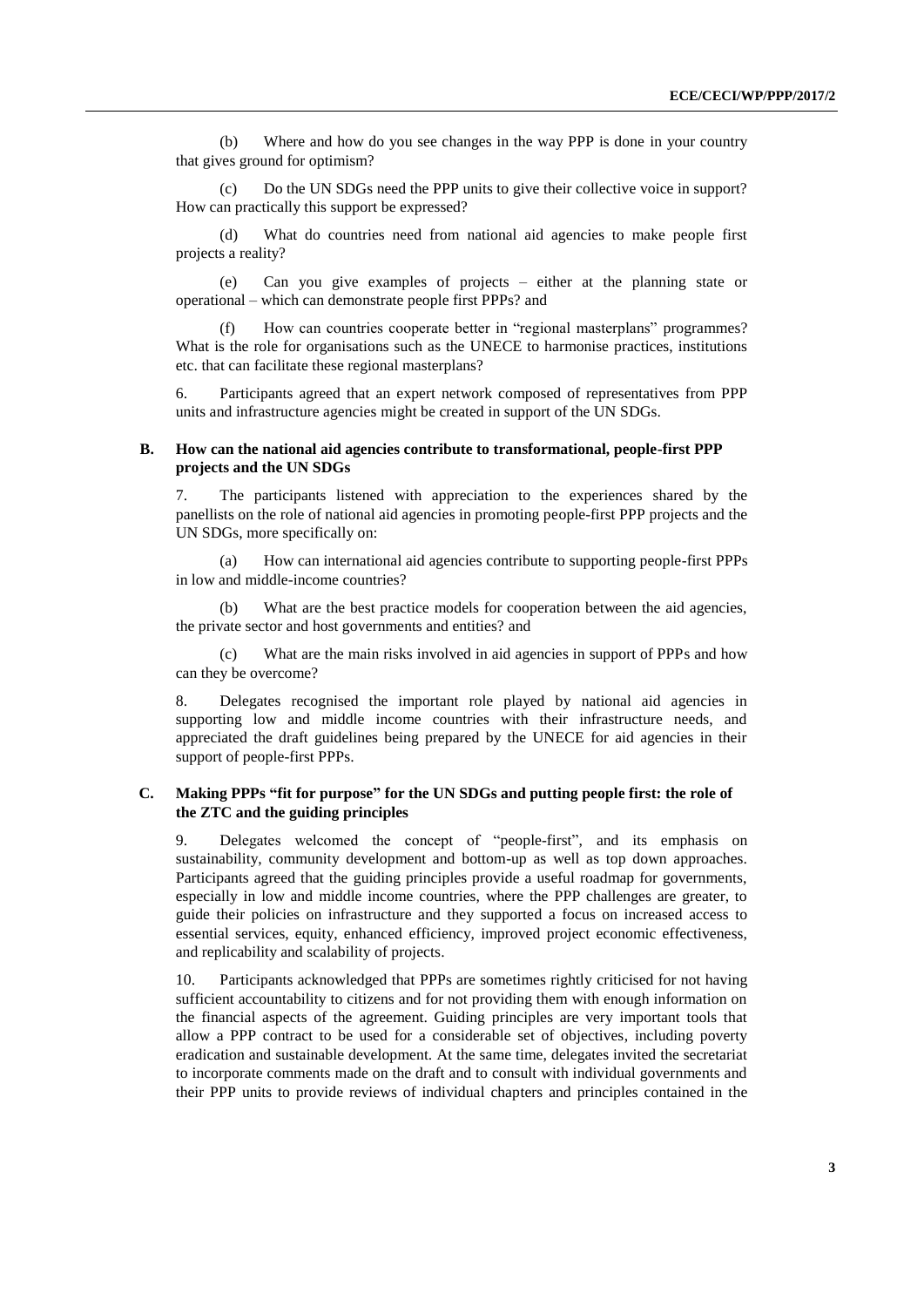document. They further asked the secretariat to send the document to the other Regional Commissions for review.

11. The second panel discussed the UNECE standard on a Zero Tolerance Approach to Corruption in PPP Procurement (ZTC) and the accompanying draft declaration designed to facilitate implementation.

12. Participants agreed that the subject matter of this standard was highly topical and the recommendations contained in the standard needed to be implemented. They also recognised the importance of effective implementation in countries and considered that the declaration was a very effective tool to achieve this.

13. The secretariat thanked the panellists who participated in the discussion and informed the Working Party that the conclusions and recommendations on the revised guiding principles on good governance in people-first PPPs for the SDGs, the ZTC standard and declaration would be discussed under agenda item 5.

## **V. Working with China on the Belt and Road initiative in PPPs to create a "win-win" (Agenda item 4)**

Documentation:

Promoting People-first PPPs for the Belt and Road initiative and the UN SDGs (ECE/CECI/WP/PPP/2017/CRP.2)

14. The chairperson introduced the agenda item by referring to a conference room paper prepared by the secretariat (ECE/CECI/WP/PPP/2017/CRP.2), which outlines the proposed capacity building initiative for countries along the Belt and Road initiative following the signing of a [Memorandum of Understanding between the UNECE and China](https://www.unece.org/fileadmin/DAM/MoU_between_UNECE___the_NDRC_in_China_2017-05-14.pdf) on 14 May 2017.

15. Participants listened with appreciation to the presentations by the panellists on this initiative, and heard expressions for support from prospecting participating countries, including Belarus, Kyrgyzstan, Morocco, the Russian Federation, Tajikistan, Ukraine and Uzbekistan.

## **VI. Review of the PPP work since the eighth and final session of the Team of Specialists on PPPs on 20-21 October 2016 (Agenda item 5)**

#### **A. UNECE International PPP Centre of Excellence (ICoE)**

16. The secretariat informed the Working Party that the emphasis of the UNECE's PPP work continued to be on adopting a new approach to PPPs to make them fit for purpose for the UN SDGs. "People-first PPPs" is the phrase used in remodelling the PPP concept from a purely "value for money" tool to a tool, based upon effective and replicable projects, that also support social and environmental benefits such as increased access to essential services, equity, resilience, a green sustainable economy, and poverty alleviation.

17. Reporting on the International Specialist Centres, the secretariat reiterated the crucial role that they play in backstopping the work on PPP standards by providing the empirical evidence by collecting international PPP best practices and case studies, and to act as transmission belts of standards and other outputs. The following Specialist Centres were established since the eighth and final session of the TOS PPP:

Portugal: International Specialist Centre of Excellence in PPPs in water and sanitation in Lisbon with the support of the Ministry of Environment of Portugal; and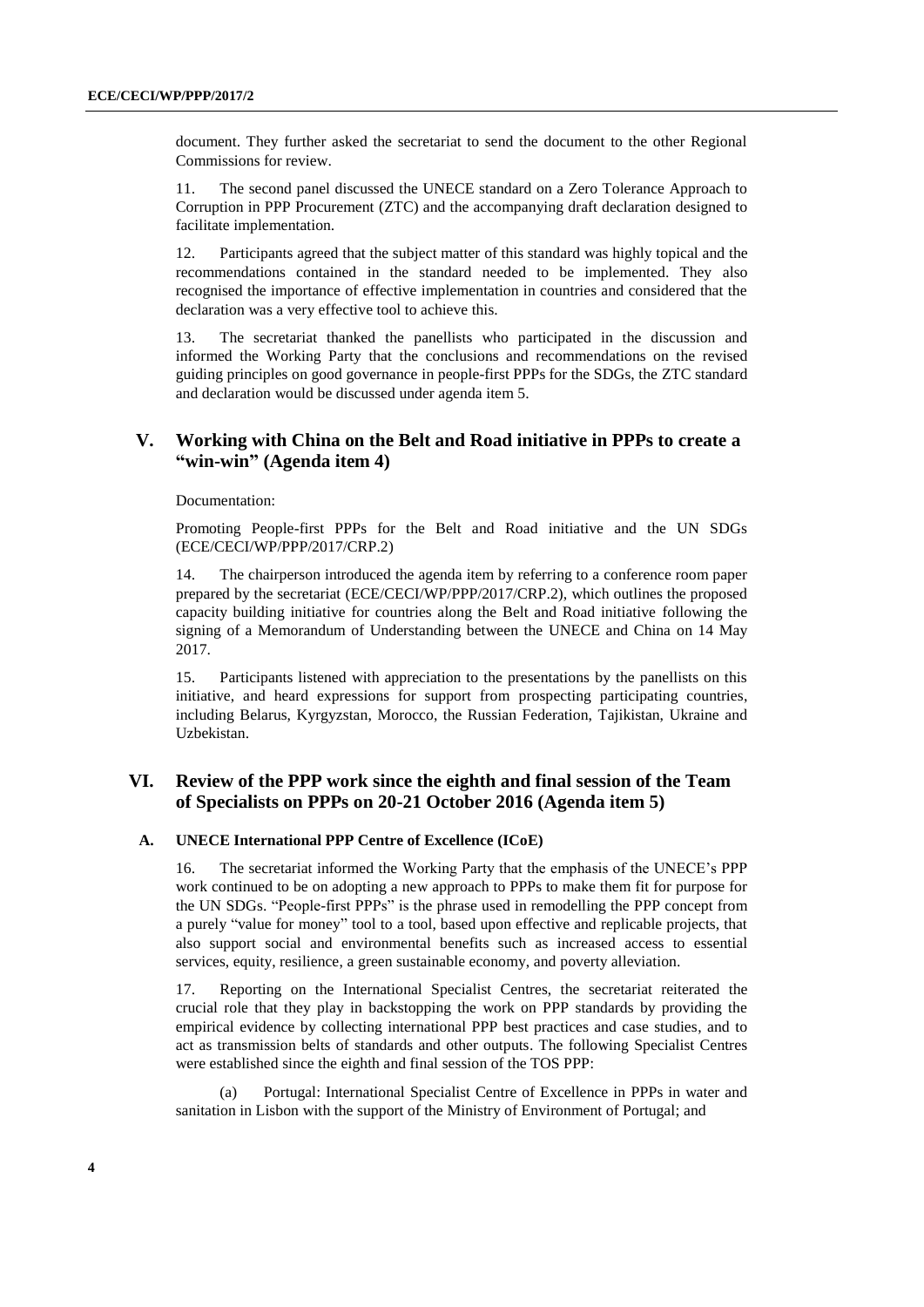(b) Lebanon: International Specialist Centre of Excellence on PPPs in ports hosted by the Higher Council for Privatization and PPP in Beirut under the auspices of the Office of the Prime Minister of Lebanon.

#### **Conclusion 2017 – 5.1**

The Working Party commended the progress as reported by the secretariat on the work of the UNECE International PPP Centre of Excellence and agreed to continue its work on the development of international PPP standards and recommendations that support the UN Sustainable Development Goals.

#### **Conclusion 2017 – 5.2**

The Working Party congratulated the country-hosted Specialist Centres for their work in the development of the best practice guides and case studies that provide the basis for the development of international PPP standards, as well as the supporting role that the Centres in China, France, Japan, Lebanon, Portugal and Spain play in the standard-development process by working closely with the international Project Teams. The Working Party encouraged the Specialist Centres to give priority to the areas identified by the member States in support of the Sustainable Development Goals. The Working Party also took note with appreciation of the information documents prepared by the Centre in France, and requested the Bureau to make a recommendation on their use. It also invited the Centres to improve the coordination with other Centres and requested the secretariat to facilitate this by organising regular meetings and exchanges between the Centres.

#### **Conclusion 2017 – 5.3**

The Working Party took note, with appreciation, of the establishment of the International Specialist Centre of Excellence on PPPs in Water and Sanitation in Lisbon, Portugal, and the International Specialist Centre of Excellence on PPPs in Ports in Beirut, Lebanon.

#### **B. International PPP standards for the Sustainable Development Goals**

Documentation:

Standard on a Zero Tolerance approach to Corruption in PPP Procurement (ECE/CECI/WP/PPP/2017/4);

Draft Declaration on a Zero Tolerance approach to corruption on People-first PPPs (ECE/CECI/WP/PPP/2017/CRP.3);

Draft revised Guiding Principles on People-first PPPs for the SDGs (ECE/CECI/WP/PPP/2017/CRP.1);

Draft standard on PPPs in water and sanitation (ECE/CECI/WP/PPP/2017/CRP.4);

Draft standard on PPPs in renewable energy (ECE/CECI/WP/PPP/2017/CRP.5);

Draft standard on PPPs in roads (ECE/CECI/WP/PPP/2017/CRP.6);

Draft standard on PPPs in rail (ECE/CECI/WP/PPP/2017/CRP.7);

Report of the Second UNECE International PPP Forum on people-first PPPs for the SDGs (ECE/CECI/WP/PPP/2017/CPR.9); and

Draft guidelines on implementation of transformative PPPs in support of the SDGs (ECE/CECI/WP/PPP/2017/CRP.14).

18. The Chairperson referred to the discussion under agenda item 3 and to the session dedicated to the ZTC standard (ECE/CECI/WP/PPP/2017/4). He reminded the Working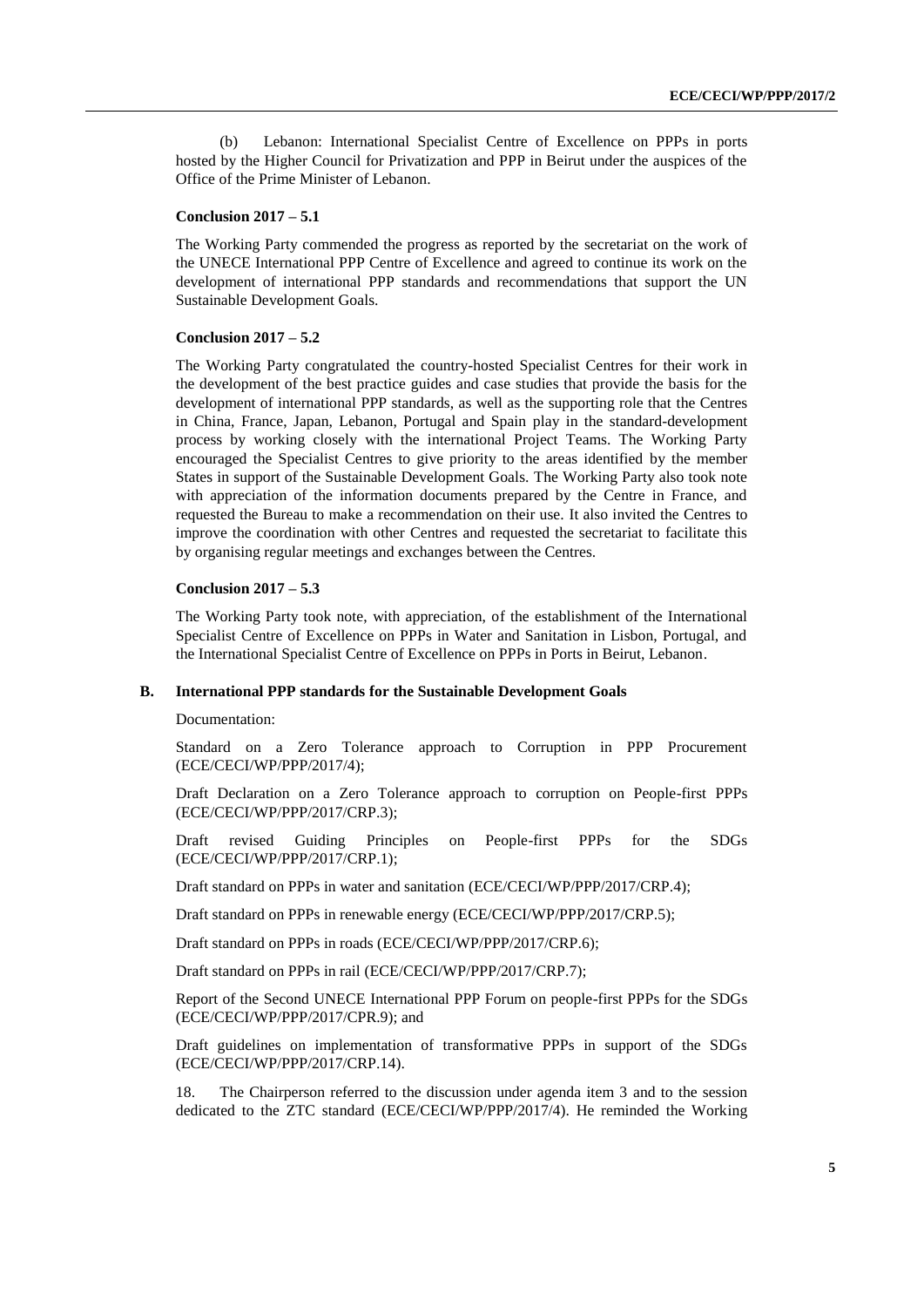Party of the various steps in the PPP standard development process, and informed the Working Party that the Bureau has recently approved the ZTC standard and recommended that the Working Party endorses it. He thanked the Project Team leader, Mr. Marc Frilet, under whose leadership the ZTC standard was prepared.

19. The Chairperson also emphasised the need for effective dissemination and promotion of the ZTC standard, and stressed the importance for the Bureau, the PPP Business Advisory Board, the International Specialist Centre of Excellence on PPP policy, laws and institutions in France, and the secretariat to work together to assist member States with its implementation. He added that the ZTC declaration (ECE/CECI/WP/PPP/2017/CRP.3) provided an excellent basis for implementation of the ZTC standard and requested the secretariat to organise a session dedicated to the implementation of the standard at the UNECE International PPP Forum in May 2018 to finalise the declaration in consultation with the Bureau.

#### **Conclusion 2017 – 5.4**

The Working Party endorsed the standard on a Zero Tolerance approach to corruption in people-first PPP Procurement (ECE/CECI/WP/PPP/2017/4), and thanked the Project Team led by Mr. Marc Frilet for its contribution. It requested the secretariat to submit the document for approval to the Committee on Innovation, Competitiveness and Public-Private Partnerships at its next session in March 2018.

#### **Conclusion 2017 – 5.5**

The Working Party emphasised the importance of dissemination and promotion of the standard on a Zero Tolerance approach to corruption in PPP Procurement and encouraged member States, the Bureau, the Business Advisory Board, the International Specialist Centre of Excellence on PPP policy, laws and institutions in France, and the secretariat to work together to ensure effective implementation.

#### **Conclusion 2017 – 5.6**

The Working Party welcomed the draft declaration on a zero tolerance approach to corruption in people-first PPPs (ECE/CECI/WP/PPP/2017/CRP.3), and requested the secretariat to organise a session at the next International PPP Forum in May 2018 to finalise the declaration for adoption.

20. The Chairperson referred to documents ECE/CECI/WP/PPP/2017/CRP.4, ECE/CECI/WP/PPP/2017/CRP.5, ECE/CECI/WP/PPP/2017/CRP.6 ECE/CECI/WP/PPP/2017/CRP.7 containing advanced drafts on the standards on water and sanitation, renewable energy, roads and rail, which are subject to change and are submitted for information only. He also referred to document ECE/CECI/WP/PPP/2017/CRP.14 containing draft guidelines on the implementation of transformative PPPs in support of the SDGs. At the request of the Chairperson, the secretariat provided a brief status report to the Working Party on the PPP standards under preparation and assured the delegates that the comments made at the session will be reflected in the revised drafts.

#### **Conclusion 2017 – 5.7**

The Working Party commended the progress of existing Project Teams in developing international PPP standards, in particular the advanced draft standards on Rail (ECE/CECI/WP/PPP/2017/CRP.7), Renewable Energy (ECE/CECI/WP/PPP/2017/CRP.5), Roads (ECE/CECI/WP/PPP/2017/CRP.6), and Water supply and sanitation (ECE/CECI/WP/PPP/2017/CRP.4). The Working Party noted that work on these four standards were at a very advanced stage. It called on the Team Leaders and the secretariat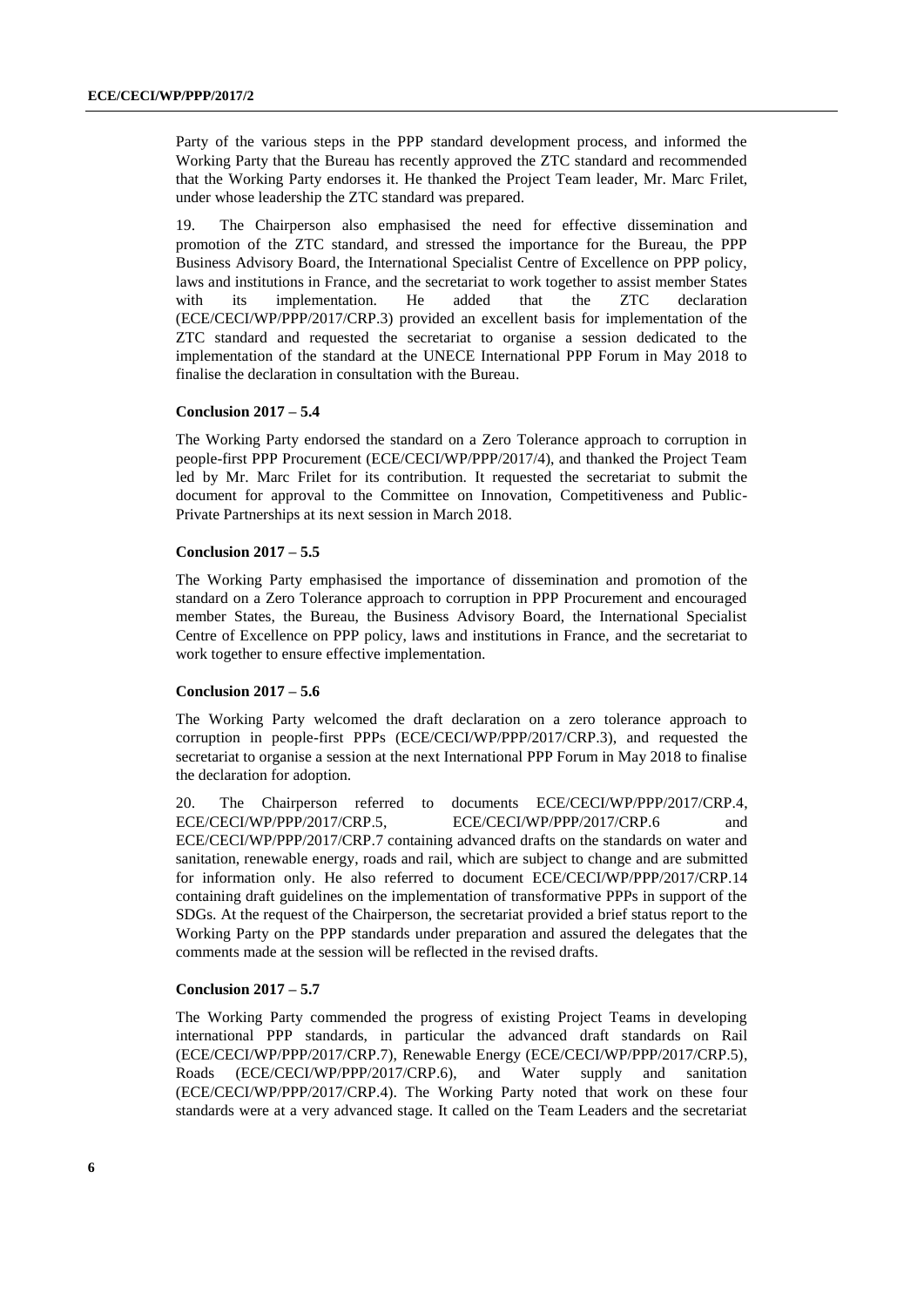to work closely with the Bureau in order to finalise these documents by March 2018 and to submit them as official documents at its next session.

#### **Conclusion 2017 – 5.8**

The Working Party also took note of the status of the standards at various stages of development in the following areas:

- (a) Airports;
- (b) Healthcare policy:
- (c) Urban Rail Transit; and
- (d) Model law for PPP/Concessions.

It also took note of the draft guidelines on the implementation of transformative PPPs in support of the SDGs (ECE/CECI/WP/PPP/2017/CRP.14), and recommended to set up a project team to develop it into a list of recommendations for implementation in countries.

21. The Chairperson referred to the discussion under agenda item 3 on the draft guiding principles on good governance in people-first PPPs for the Sustainable Development Goals (ECE/CECI/WP/PPP/2017/CRP.1) and requested the secretariat to continue leading the work on this important document under the guidance of the Bureau and to finalise it in the coming months. He also reminded the Working Party that, on its part, no action was needed at this juncture, other than taking note of the progress made so far. The secretariat will in the coming weeks work with governments who will volunteer to take over the responsibility to review a chapter or a principle.

22. The Chairperson informed the Working Party that the secretariat continued to be actively engaged with international partners – UN DESA, the Regional Commissions and the World Bank - in the work of the Inter-agency Task Force on Financing for Development under the framework of the Addis Ababa Action Agenda. He added that at a meeting on 16 December 2016, the Task Force agreed that a revised version of the guiding principles be presented to its members as the UNECE's contribution to paragraph 48 of the Addis Ababa Action Agenda, for adoption as "one UN".

#### **Conclusion 2017 – 5.9**

The Working Party welcomed the revised draft guiding principles on people-first PPPs for the Sustainable Development Goals (ECE/CECI/WP/PPP/2017/CRP.1). It commended in particular the focus on the people-first criteria capturing the essence of the Sustainable Development Goals, which identify people as the main beneficiaries of PPP projects, and requested the Bureau and the secretariat to finalise the document in consultation with member States, and submit it to the Committee on Innovation, Competitiveness and PPPs at its next session. It also called on member States wishing to volunteer to take on the responsibility of reviewing a chapter or a principle to contact the secretariat.

#### **Conclusion 2017 – 5.10**

The Working Party requested the secretariat share the guiding principles with the other Regional Commissions and explore the possibility to produce this work together. It also requested the secretariat to continue working with its international partners, including UN DESA and the World Bank, to make the guiding principles a joint contribution to the Interagency Task Force on Financing for Development in response to paragraph 48 of the Addis Ababa Action Agenda for adoption as "one UN".

23. The Chairperson also introduced the draft guidelines for new approaches for successful PPP capacity building (ECE/CECI/WP/PPP/2017/CRP.8) and explained that this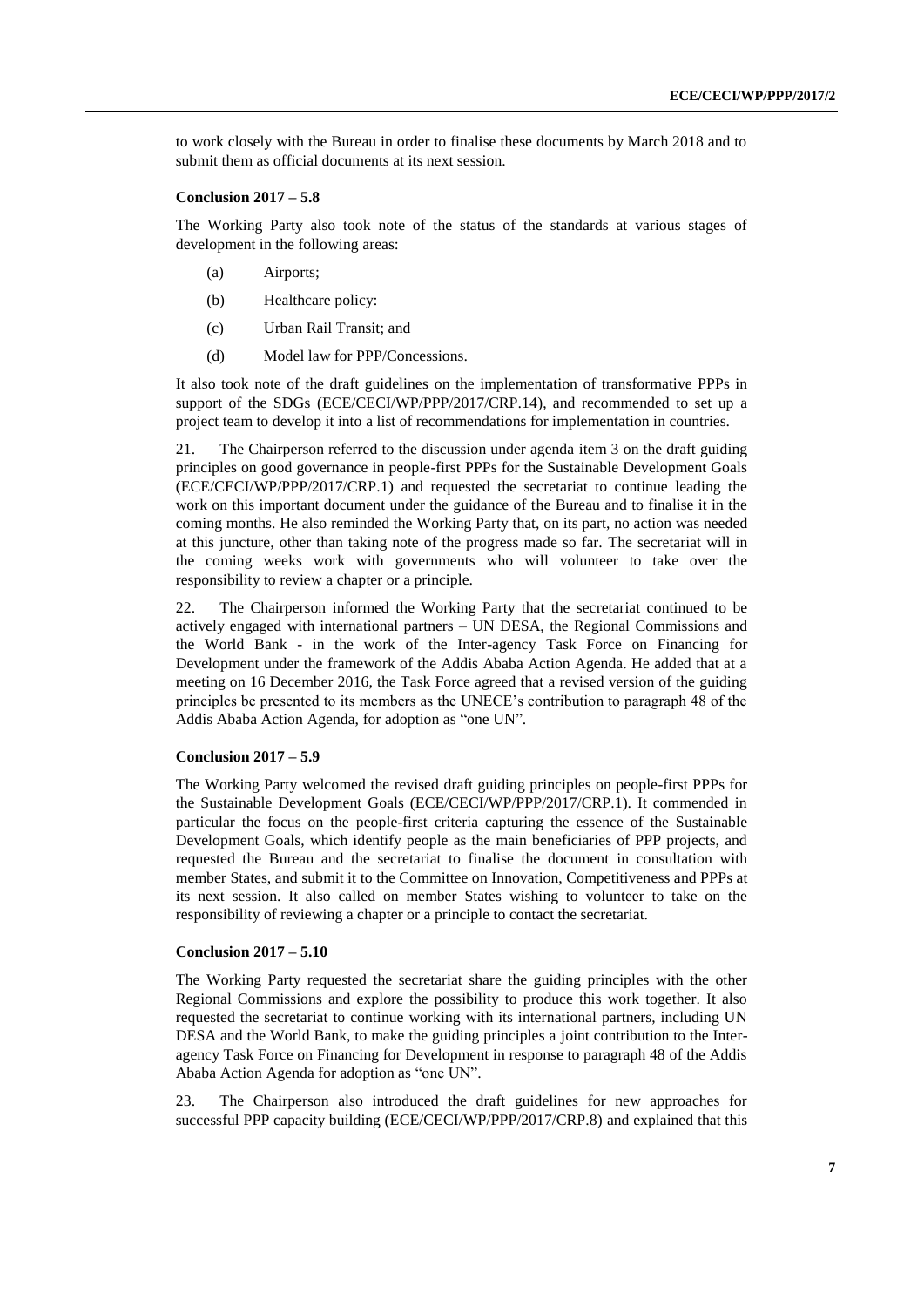work was launched at the UNECE International PPP Forum in Hong Kong in May 2017 and was inspired by the evaluation of the PPP capacity building project in Belarus.

#### **Conclusion 2017 – 5.11**

The Working Party expressed its appreciation to Mr. Art Smith's leadership in the preparation of draft guidelines for new approaches for successful PPP capacity building. The Working Party urged the Bureau and the secretariat to finalise this work in the coming months.

#### **C. Issues related to the PPP Business Advisory Board (BAB)**

24. The Chairperson recalled that the TOS PPP at its eighth and final session in October 2016 recommended the extension of the mandate of the BAB by a further 3 years until 31 December 2020. The Chairperson informed the Working Party that both the Committee on Innovation, Competitiveness and PPPs and the ECE Executive Committee endorsed this recommendation and the mandate was extended accordingly. He then referred to document ECE/CECI/WP/PPP/2017/3 containing the revised terms of reference of the BAB, and explained that the slight revisions reflect the renewal of the mandate, a specific reference to the 2030 Agenda for Sustainable Development, and the changes in the names of the reporting bodies.

25. The secretariat provided detailed information on the BAB consultative meetings in:

(a) Belarus: meeting of the PPP Business Advisory Board with the Interministerial Infrastructure Board of Belarus to discuss PPP pilot projects and issues pertaining to the legal and regulatory framework, Minsk (28 October 2016);

(b) Kazakhstan: meeting of the PPP Business Advisory Board to discuss PPP projects in the health sector and issues pertaining to the legal and regulatory framework, Astana (27-28 October 2016); and

(c) China: dialogue between the PPP Business Advisory Board and government officials in China to learn from the Chinese PPP experience to be shared with CIS countries along the Belt and Road initiative, Beijing (12-13 December 2016).

#### **Conclusion 2017 – 5.12**

The Working Party took note of the consultative meetings of the UNECE PPP Business Advisory Board with the Governments of Belarus, Kazakhstan and China carried out since the eighth and final session of TOS PPP in October 2016. The Working Party expressed its appreciation to all the members of the Business Advisory Board who took part in these activities for their pro-bono contributions to the success of the UNECE PPP policy advisory missions and capacity building activities.

#### **Conclusion 2017 – 5.13**

The Working Party also took note with appreciation of the ECE Executive Committee's decision to extend the mandate of the Business Advisory Board by a further three years until 31 December 2020. The Working Party approved the revised terms of reference of the Business Advisory Board (ECE/CECI/WP/PPP/2017/3), to reflect the renewed mandate, the adoption of the 2030 Agenda for Sustainable Development, and changes in the name of the reporting bodies.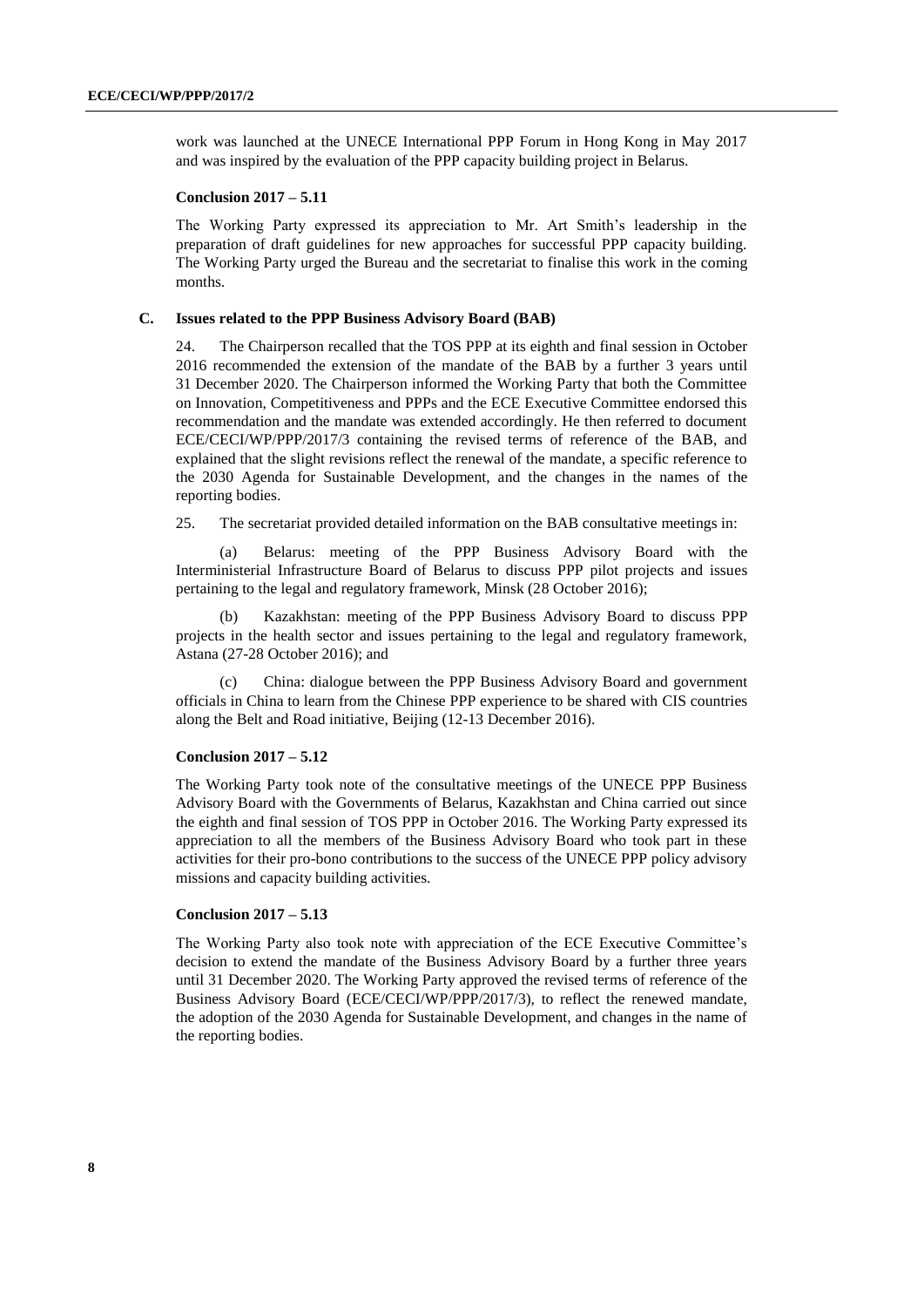#### **D. Other capacity building activates and initiatives**

26. The Chairperson referred to the report of the second UNECE International PPP Forum (ECE/CECI/WP/PPP/2017/CRP.9), and requested the secretariat to report on the main outcomes of the Forum.

27. The secretariat reported that the second edition of the UNECE International PPP Forum "Implementing the UN 2030 Agenda for Sustainable Development through effective, people-first PPPs" was organised in collaboration with the City University of Hong Kong on 9-11 May 2017. The Forum addressed topical issues linked to the implementation of the UN SDGs and was attended by around 250 experts from over 50 countries, which several thousand more participating via live streaming. The purpose of the Forum was to advance work on the:

(a) Standards, guidelines and best practices; and

(b) Campaign to attain 500 people-first case studies, and the setting up of an evaluation mechanism and a network to measure the impact of projects against the SDGs.

28. The Chairperson congratulated the secretariat for organising a very successful second edition of the UNECE International PPP Forum from 9 to 11 May 2017. He also expressed his gratitude to City University of Hong Kong for hosting the Forum and for its financial and in-kind contribution.

29. The Chairperson also expressed his gratitude to the PPP experts, including the member of the Business Advisory Board, participating in policy advisory services and the capacity building activities, and especially those who did so on a pro bono basis, and to the secretariat for organizing and servicing these activities.

30. The Chairperson also reminded the Working Party that its policy advisory services and capacity building programme depended on extra budgetary funding. He expressed his appreciation to the donors who had provided in-kind and financial contributions in support of the UNECE's PPP work, including the development of PPP standards and the organisation of demand-driven policy advisory services and capacity building activities of the UNECE International PPP Centre of Excellence, namely:

- (a) The Government of the Russian Federation;
- (b) Tsinghua University, Beijing, China; and
- (c) City University of Hong Kong.

31. The Chairperson urged member States and other stakeholders to follow in the footsteps of existing donors and support the work of the UNECE International PPP Centre of Excellence with extra-budgetary resources and in-kind contribution.

#### **Conclusion 2017 – 5.14**

The Working Party expressed its gratitude to the secretariat for organising a very successful second edition of the UNECE International PPP Forum from 9 to 11 May 2017. It also thanked City University of Hong Kong for hosting the Forum and for its financial and inkind contribution to ensure that the Forum is a success. While taking note of the report of the second PPP Forum (ECE/CECI/WP/PPP/2017/CRP.9) and the progress in the standards and other outputs, the Working Party requested the secretariat to continue expanding the compendium of case studies as part of a campaign to collect 500 case studies that demonstrate the UNECE people-first PPP criteria and how these projects are meeting the Sustainable Development Goals.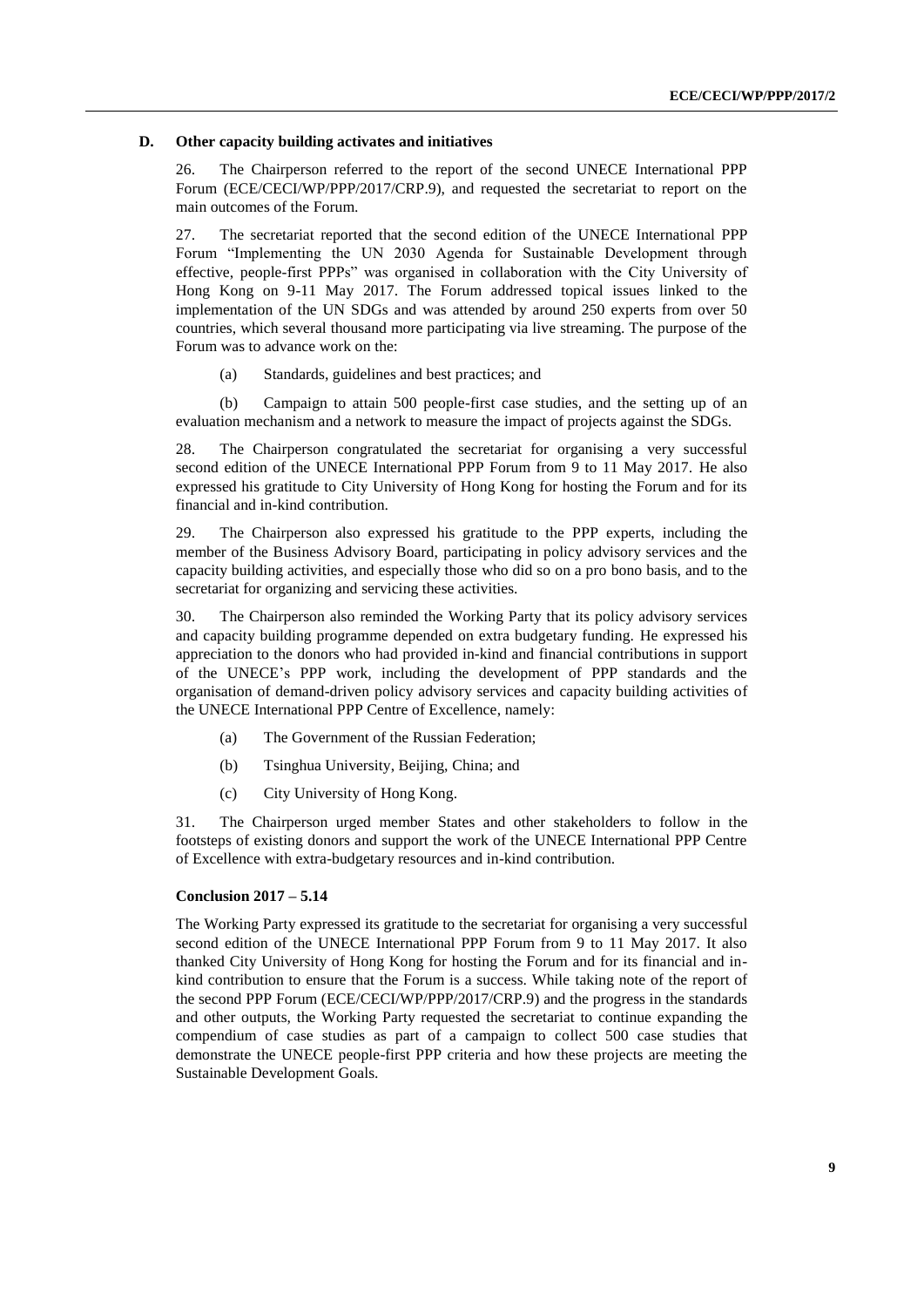#### **Conclusion 2017 – 5.15**

The Working Party also expressed its gratitude to the donors who have provided in-kind and financial contributions in support of the UNECE PPP work, including the development of PPP standards and the organisation of demand-driven policy advisory services and capacity building activities of the UNECE International PPP Centre of Excellence.

#### **VII. Implementation plan for 2017-2018 (Agenda item 6)**

Documentation:

Promoting people-first PPPs for the Belt and Road Initiative and the UN SDGs (ECE/CECI/WP/PPP/2017/CRP.2);

Implementation plan for 2017-2018 (ECE/CECI/WP/PPP/2017/CRP.10);

Revised list of topics for PPP standards (ECE/CECI/WP/PPP/2017/CRP.11); and

Women's empowerment through PPPs (ECE/CECI/WP/PPP/2017/CRP.12).

32. The secretariat introduced document ECE/CECI/WP/PPP/2017/CRP.2 and referred to the discussion under agenda item 4 on the capacity building initiative for countries along the Belt and Road initiative. The secretariat remarked that a number of countries - Belarus, Kyrgyzstan, Morocco, the Russian Federation, Tajikistan Ukraine and Uzbekistan signalled their interest to participate in the initiative resulting from a Memorandum of Understanding signed between the UNECE and China on 14 May 2017. The secretarial informed the Working Party that it will continue working with all parties to raise the necessary funding for this initiative in consultation with the Bureau and the member States.

33. The secretariat also recalled that at its eighth and final session, the TOS PPP agreed to develop an evaluation methodology to score infrastructure projects against the people first PPP criteria and the SDGs. The secretariat informed the Working Party that various funding options have been explored in the past twelve months and that once the resources are raised, it will submit a proposal to the ECE Executive Committee for its consideration.

#### **Conclusion 2017 – 6.1**

The Working Party took note of the Memorandum of Understanding signed between the UNECE and China on 14 May 2017 to support member States along the Belt and Road initiative with their PPP development. It welcomed the focus of this cooperation on three pillars, namely:

- (a) a policy dialogue to improve cooperation among the participating countries;
- (b) a comprehensive PPP national capacity building programme; and

(c) the identification of transformative projects that can be scaled up and replicated in other countries.

#### **Conclusion 2017 – 6.2**

The Working Party noted that several member States – Belarus, Kyrgyzstan, Morocco, the Russian Federation, Tajikistan, Ukraine and Uzbekistan - signalled their interest to join this capacity building initiative, and urged the secretariat and the Bureau to work together to raise extrabudgetary resources in consultation with member States, and submit a project proposal to implement the Memorandum of Understanding with China to the ECE Executive Committee for its consideration in 2018.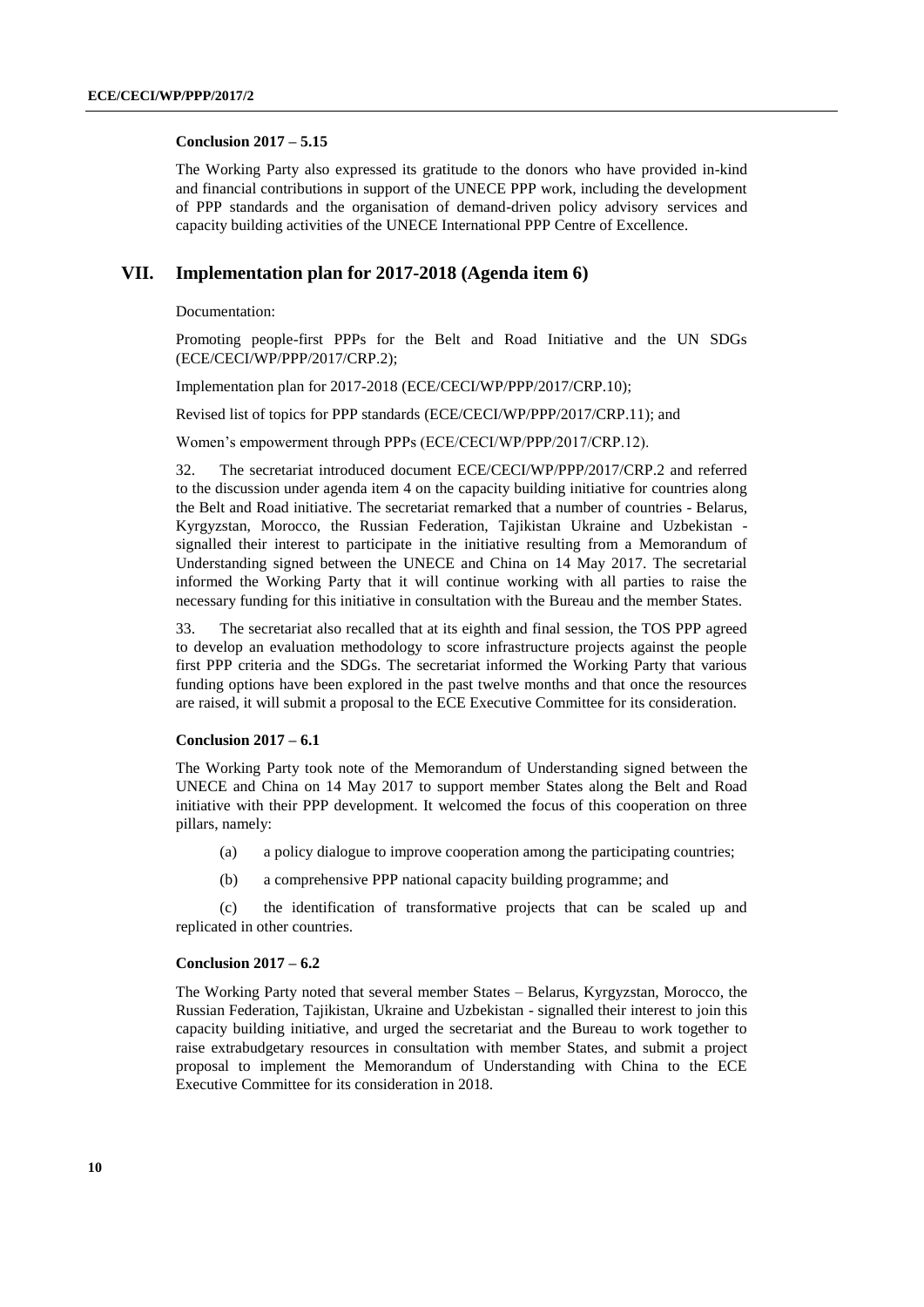#### **Conclusion 2017 – 6.3**

The Working Party agreed to set up a process to develop an evaluation methodology as an implementation tool to score infrastructure projects against the people first PPP criteria. It also called on the secretariat and the Bureau to raise extrabudgetary resources to develop the evaluation methodology.

34. The secretariat introduced documents ECE/CECI/WP/PPP/2017/CRP.10 and ECE/CECI/WP/PPP/2017/CRP.11 containing a list of activities planned for the rest of 2017 and in 2018, and an updated list with topics for future standards.<sup>1</sup> The secretariat informed the Working Party that the Government of the United States endorsed the setting up of a Specialist Centre of Excellence on PPPs in resilience in New Orleans.

#### **Conclusion 2017 – 6.4**

The Working Party endorsed the list of activities planned for 2017 and 2018 (ECE/CECI/WP/PPP/2017/CRP.10), and noted in particular those planned for the PPP Business Advisory Board and the third International PPP Forum in Geneva in May 2018.

#### **Conclusion 2017 – 6.5**

The Working Party agreed with the topics for future standards, as reflected in the table prepared by the secretariat (ECE/CECI/WP/PPP/2017/CRP.11). It also requested that this table be included as an annex to the report of the session.

#### **Conclusion 2017 – 6.6**

The Working Party took note, with appreciation, of the request by the United States to set up a Specialist Centre on PPPs in Resilience affiliated to the UNECE International PPP Centre of Excellence, and encouraged the secretariat to finalise the formalities in the coming weeks so that the proposed Centre in New Orleans could become operational in early 2018. It also thanked the Centre in New Orleans for organising a special session on 22 November 2017 on PPPs in Resilience with the involvement of other Specialist Centres and representatives from countries recently effected by natural disasters.

35. The Chairperson referred to the discussion under agenda item 3, and recalled that Mr. Ziad Hayek, vice-Chairperson of the Working Party and the Head of the PPP Unit in Lebanon, introduced a declaration by the PPP units and infrastructure agencies in support of the UN SDGs, which also recommended the creation of a validation experts' network. The Chairperson requested the Working Party to take note of the declaration and to explore the creation of a validation expert network composed of representatives from PPP units and national infrastructure entities.

#### **Conclusion 2017 – 6.7**

The Working Party took note of the declaration by the PPP units present at the session in support of the UN SDGs, and explored the creation of a validation expert network, composed of representatives from PPP units and infrastructure agencies, on the people-first PPP criteria to be used in the evaluation methodology to score infrastructure projects. It requested the Bureau and the secretariat to conduct further consultations with member

 $1$  The list of topics for standards and the list of planned activities are included in Annex I and Annex II respectively.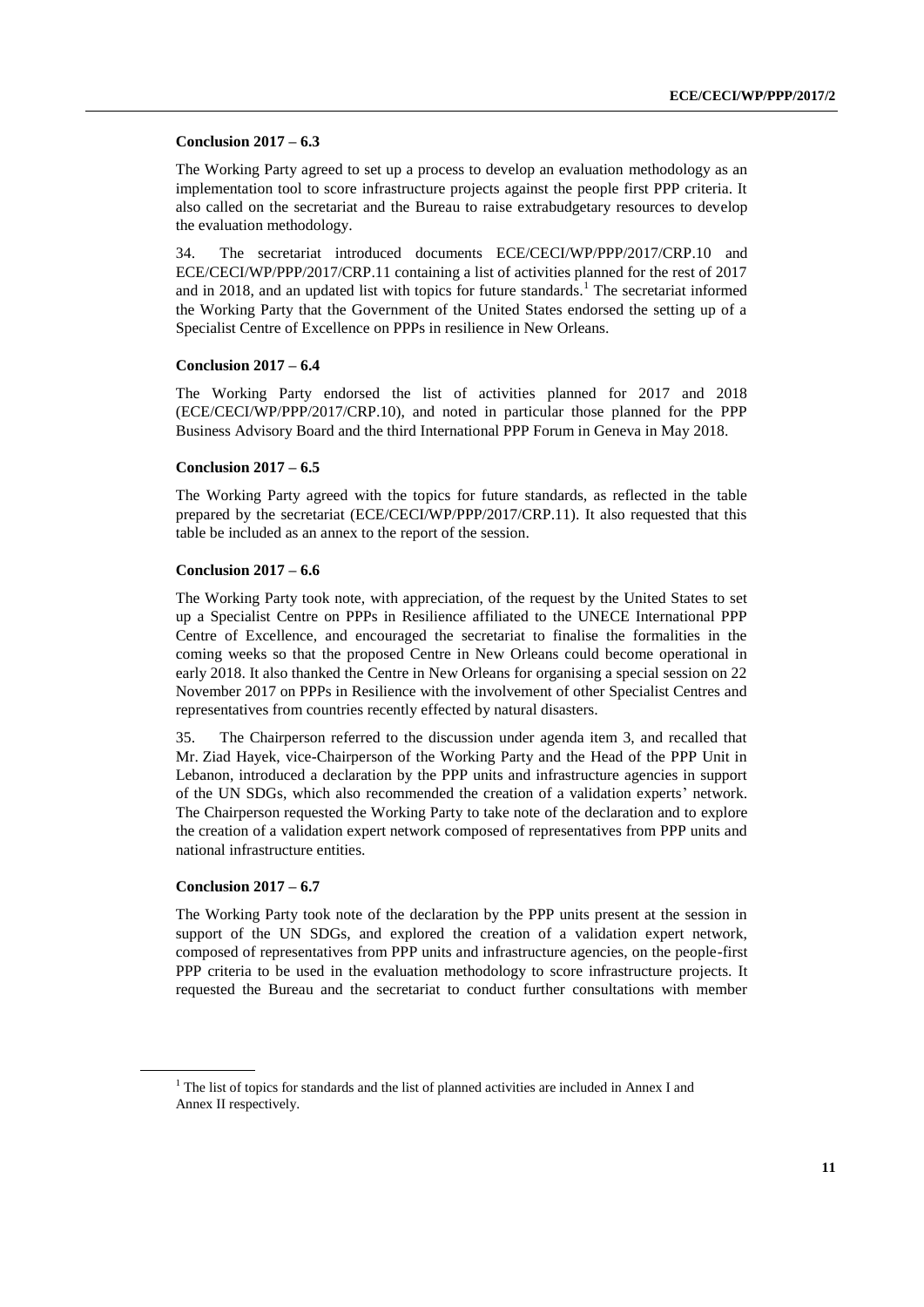States on this matter. It also requested the secretariat to include the declaration as an annex<sup>2</sup> to the report of the session.

36. The Chairperson requested the secretariat to introduce an initiative on women's empowerment in PPPs contained in document ECE/CECI/WP/PPP/2017/CRP.12. The secretariat informed the Working Party that this initiative centred on the need to involve more women entrepreneur in the supply of goods and services to the construction and service delivery industry involved in infrastructure and PPP projects, while encouraging the industry to employ more women in sectors which have been hitherto male dominated.

#### **Conclusion 2017 – 6.8**

The Working Party welcomed the initiative to empower women in PPPs (ECE/CECI/WP/PPP/2017/CRP.12). It commended action to mobilize the private sector, notably the construction and service delivery industries, in ensuring women's involvement as entrepreneurs and employees in the supply of goods and services to the PPP industry. The Working Party also encouraged the secretariat and the Bureau to pursue this initiative through extrabudgetary funding.

37. A number of delegations informed the Working Party of their recent and ongoing PPP initiatives, and expressed their desire to receive support in their PPP development going forward.

### **VIII. Cross-sector cooperation with other UNECE bodies and international organisations (Agenda item 7)**

38. The secretariat informed the Working Party on cross-sector cooperation with other UNECE bodies and referred to the cooperation with international organisations, including the Regional Commissions, UN DESA, UNCITRAL, the UN Global Compact, the World Bank, the European Bank for Reconstruction and Development, the Global Infrastructure Hub of the G20 and the World Economic Forum.

#### **Conclusion 2017 – 7**

The Working Party took note of the cross-sector cooperation with other UNECE bodies and international organisations, and encouraged the secretariat and the Bureau to continue working with partners within UNECE, the United Nations and with other international organisations, most notably the Multilateral Development Banks.

#### **IX. Other business (Agenda item 8)**

#### **Dates of the next session**

#### **Conclusion 2017 – 8**

The Working Party agreed that its next meeting be held in the second half of 2018. The secretariat will fix the dates in consultation with the Bureau and the conference room services at the *Palais des Nations* in Geneva.

<sup>2</sup> The declaration is included in Annex III.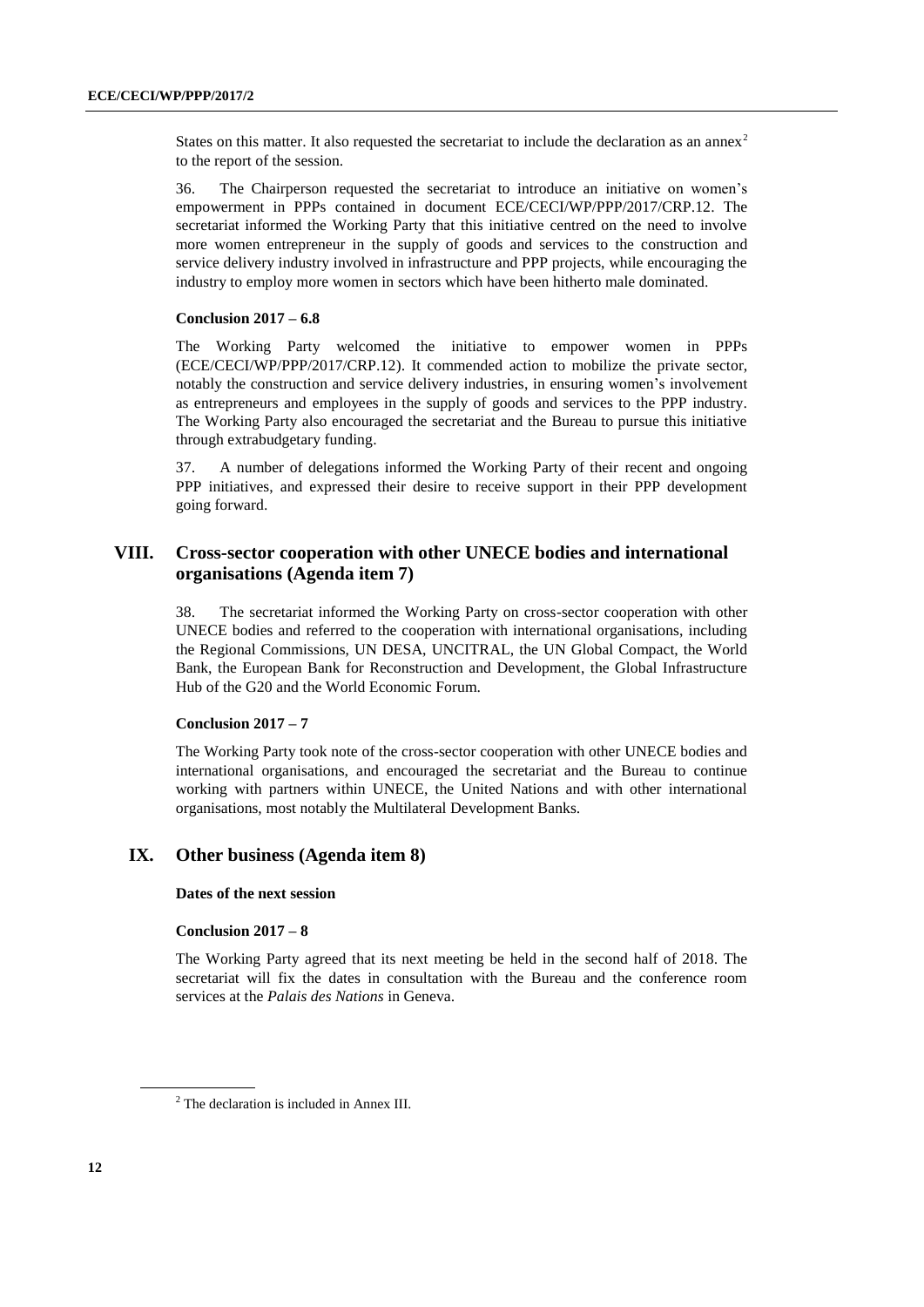# **X. Adoption of the report (Agenda item 9)**

### **Conclusion 2017 – 9**

The Working Party adopted the report of its first session and requested that it be published in English, French and Russian.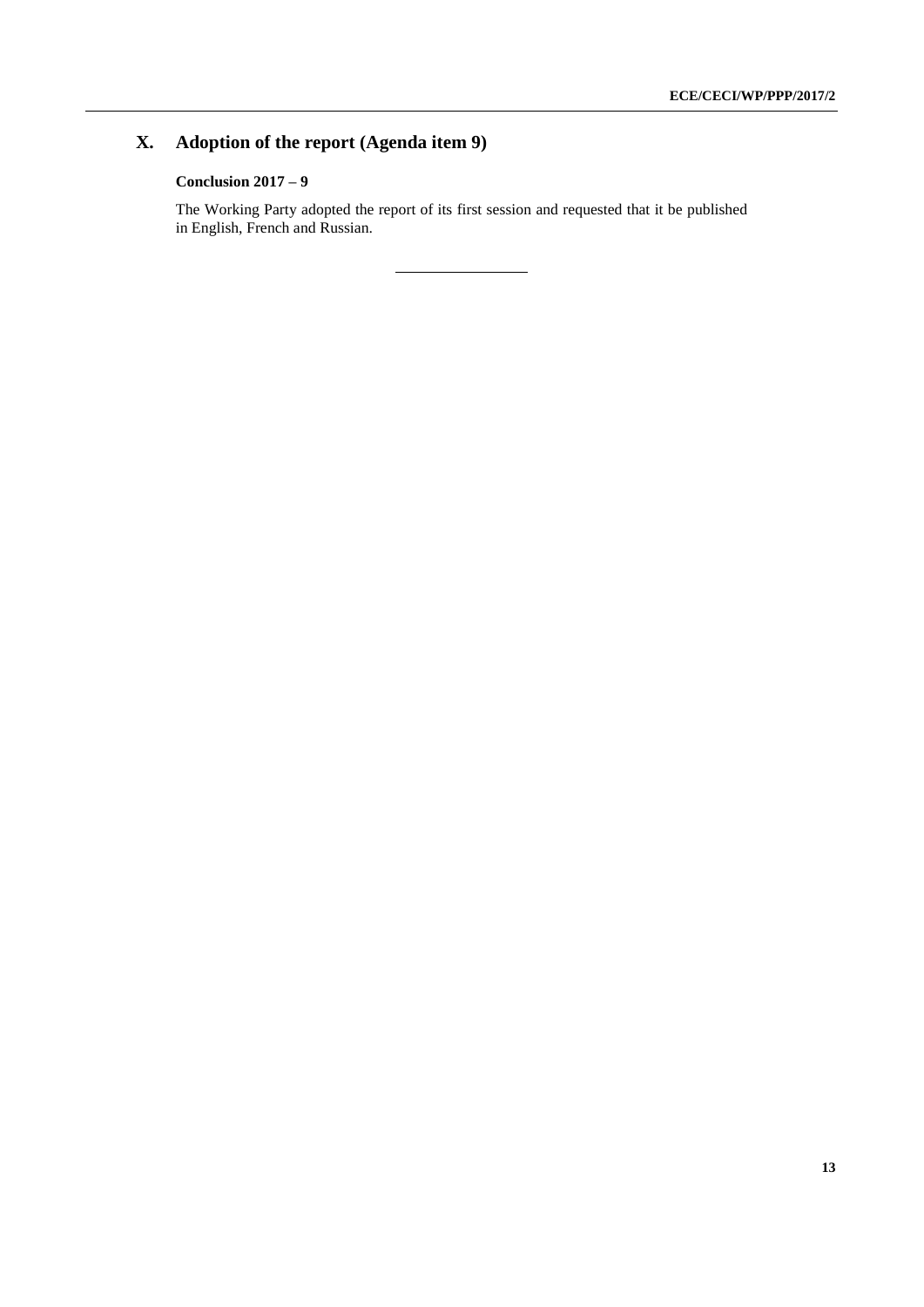# **Annex I**

# **List of topics for PPP standards**

| <b>Overall Guidelines</b>                       | No. | Guidelines                                                                                                                                                                             | <b>Status</b> |
|-------------------------------------------------|-----|----------------------------------------------------------------------------------------------------------------------------------------------------------------------------------------|---------------|
| Governance                                      | 1   | Guiding Principles on People-first Public-Private<br>Partnerships for the United Nations Sustainable<br><b>Development Goals</b>                                                       | $\sqrt{}$     |
| Sector                                          | No. | Standards/Recommendations                                                                                                                                                              | Status3       |
| Policy,<br>Legislation, and<br>Institutions     | 2   | Evolving the PPP model to People first                                                                                                                                                 |               |
| Governance and<br>compliance                    | 3   | Zero Tolerance Approach to Corruption in "People-<br>first" PPP Procurement                                                                                                            | V             |
|                                                 | 4   | Model Law and Policy for PPP Concessions                                                                                                                                               | V             |
|                                                 | 5   | <b>Model Concession Contract Provisions</b>                                                                                                                                            |               |
|                                                 | 6   | Arbitration                                                                                                                                                                            |               |
|                                                 | 7   | Self-assessment for public agencies to ensure<br>conformity with the recommendations in the standard<br>on a Zero Tolerance approach to corruption in People-<br>first PPP procurement | $\sqrt{}$     |
|                                                 | 8   | Sustainable PPP Procurement                                                                                                                                                            |               |
| Health                                          | 9   | PPP in Health Policy                                                                                                                                                                   | V             |
| Health                                          | 10  | Telemedicine and Digital Health                                                                                                                                                        |               |
|                                                 | 11  | Organizational Strengthening of Public Hospitals                                                                                                                                       |               |
|                                                 | 12  | Primary Care/Polyclinics                                                                                                                                                               |               |
| Renewable<br>energy and<br>energy efficiency    | 13  | On-grid renewable energy (Solar, Wind,<br>Hydroelectricity, and Biomass)                                                                                                               |               |
| Renewable<br>Energy and<br>Energy<br>Efficiency | 14  | Energy Efficiency in Public Buildings                                                                                                                                                  |               |
|                                                 | 15  | Off-grid rural electrification                                                                                                                                                         |               |
| Resilient<br>Infrastructure                     | 16  | PPPs in Resilience                                                                                                                                                                     |               |
| Empowering<br>women                             | 17  | Empowering women through PPPs                                                                                                                                                          |               |

<sup>&</sup>lt;sup>3</sup> Project Teams have already been established and draft standards are in development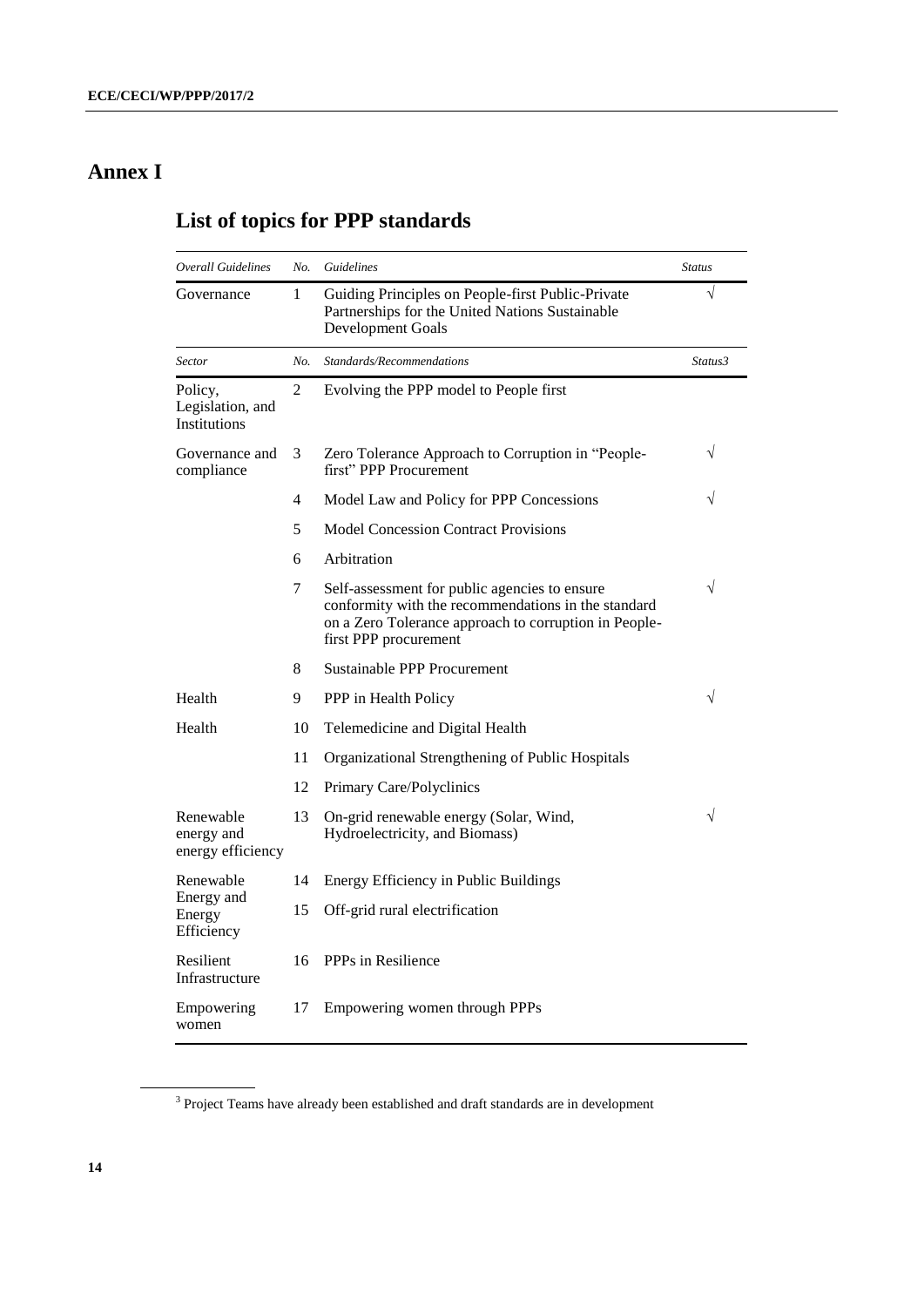| <b>Overall Guidelines</b>                 | No. | Guidelines                                                                                 | <b>Status</b> |
|-------------------------------------------|-----|--------------------------------------------------------------------------------------------|---------------|
| Smart and<br>Sustainable<br><b>Cities</b> | 18  | Models for developing smart and sustainable cities                                         |               |
|                                           | 19  | Social housing/urban regeneration                                                          |               |
| Transport                                 | 20  | Airports                                                                                   | $\sqrt{}$     |
| Transport<br>Infrastructure               | 21  | Ports                                                                                      |               |
|                                           | 22  | Railways                                                                                   | $\sqrt{}$     |
|                                           | 23  | Roads                                                                                      | V             |
|                                           | 24  | Urban Rail Transit                                                                         |               |
| Water and<br>sanitation                   | 25  | Water Supply and Sanitation                                                                | $\sqrt{}$     |
| Water                                     | 26  | <b>Rural Water</b>                                                                         |               |
|                                           | 27  | Water Management                                                                           |               |
| Waste<br>Management                       | 28  | Waste management (Waste to energy)                                                         | $\sqrt{}$     |
| Others                                    | 29  | Education                                                                                  |               |
| <b>Others</b>                             | 30  | ICT and broadband                                                                          |               |
|                                           | 31  | Increasing food security through PPPs involving the<br>water, energy and agriculture nexus |               |
|                                           | 32  | Innovative finance/impact investing                                                        |               |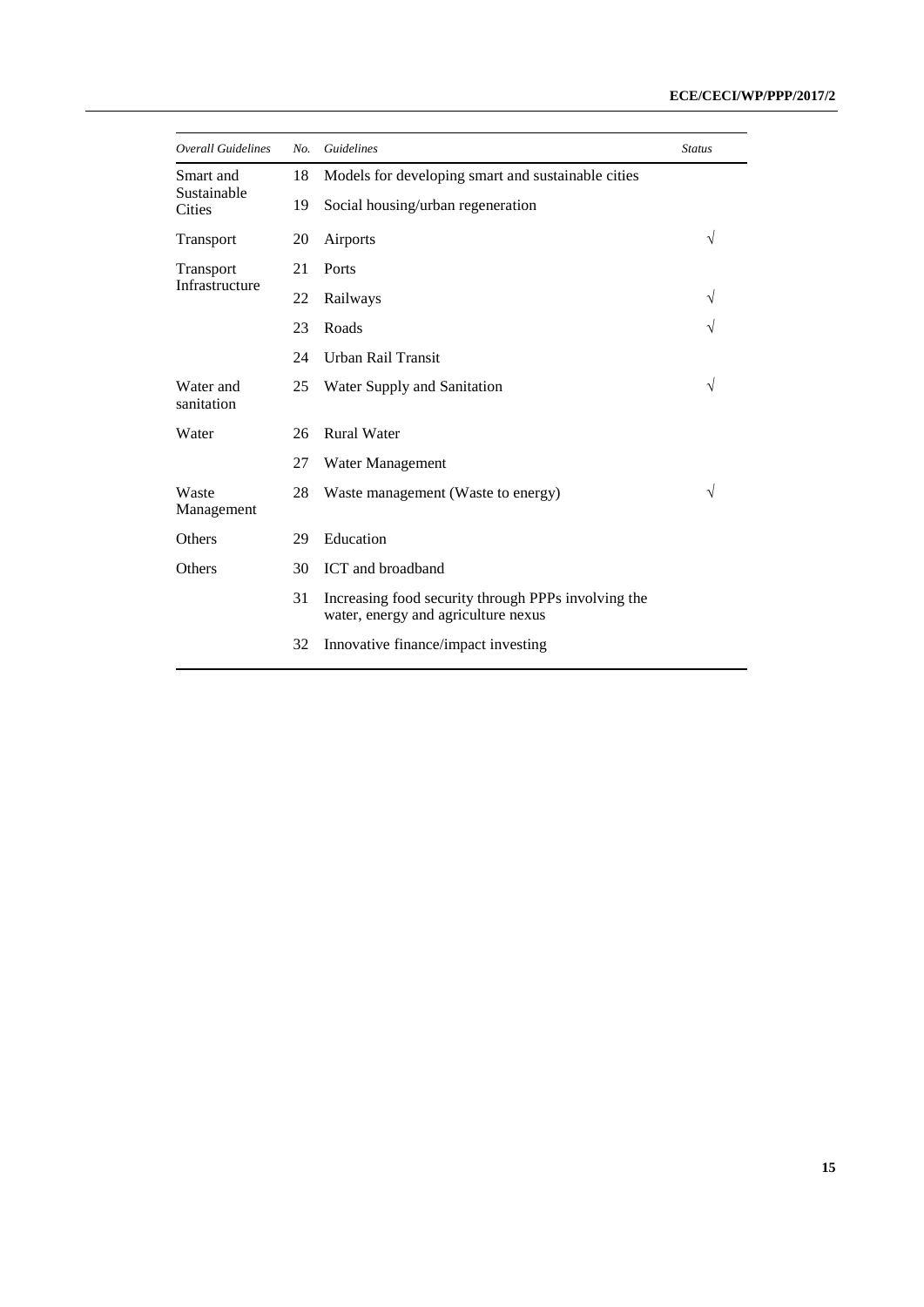# **Annex II**

# **List of planned activities in 2017 and 2018**

### **I. Public-Private Partnerships**

1. The focus of the work on Public-Private Partnerships (PPPs) is on developing international PPP standards and best practices in support of the Sustainable Development Goals (SDGs) and implementing them in countries through demand-driven national, regional, and international capacity-building activities as well as through policy advisory services carried out by the UNECE PPP Business Advisory Board.

## **II. International PPP Centre of Excellence**

2. The third edition of the UNECE International PPP Forum will be organized in Geneva on 7-9 May 2018.

3. The following meetings of the Business Advisory Board (BAB) with senior policy makers in member States are planned in the coming months. Additional BAB meetings will be organized subject to demand from member States and the availability of extra-budgetary resources:

- (i) Tbilisi, Georgia, June 2018
- (ii) Brasilia, Brazil, September 2018

4. A regional PPP capacity-building workshop will be organized in Moscow, Russian Federation, in March 2018.

5. A PPP conference will be organised in Kiev, Ukraine in the second quarter of 2018.

6. A regional capacity-building activity will be organized in Central Asia in the first half of 2018 in collaboration with UNESCAP.

7. A number of policy advisory and capacity building activities to enhance capacities of CIS countries in formulating and implementing national PPP policy frameworks to promote PPPs as tools to achieve the SDGs will be held in 2018.<sup>4</sup>

8. Work on a major capacity building initiative for countries along the Belt and Road initiative, based on three pillars of cooperation (policy dialogue, national capacity building and transformational projects), will be further advanced in 2018. Its implementation depends on the availability of extrabudgetary resources.

9. The International PPP Centre of Excellence on PPPs in Resilience in New Orleans, United States, will be set up and is expected to become operational in the first half of 2018.

#### **III. Standards, guiding principles, best practices and recommendations**

10. International standards on PPPs in health policy, water and sanitation, renewable energy, and transport (roads, rail, urban rail transit and airports) are expected to be finalized during 2018.

<sup>&</sup>lt;sup>4</sup> As part of the extrabudgetary project "Strengthening the capacity of CIS countries to advance their use of PPPs to achieve the SDGs" financed by the Russian Federation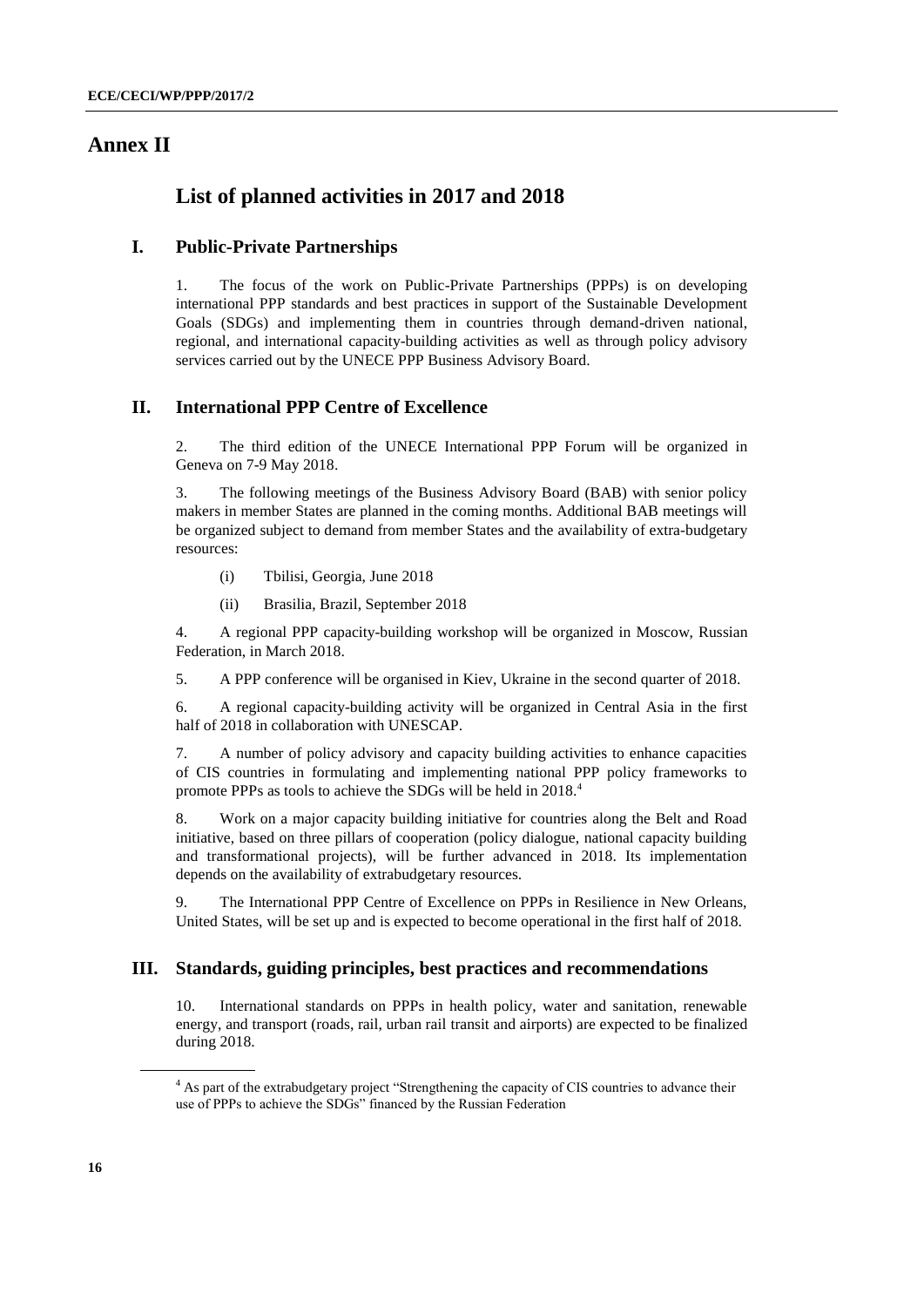11. The revised final version of the guiding principles on people-first PPPs for the UN Sustainable Development Goals (SDGs) will be ready in the first semester of 2018, and will be presented to other UN agencies, including the Regional Commissions, and the World Bank as part of the Addis Ababa Action Agenda framework.

12. The campaign to reach 500 People-first PPP case studies will continue to be promoted, and additional case studies will be collected and presented at the third edition of the International PPP Forum in May 2018.

13. An evaluation methodology as an implementation tool to score infrastructure projects against the people first PPP criteria will be set up during 2018 subject to extrabudgetary funding.

14. A network of PPP units and national infrastructure agencies in support of peoplefirst PPPs and the UN SDGs will be set up 2018 subject to extrabudgetary funding.

15. An initiative to empower women through PPPs with the engagement of the private sector will be launched in 2018 subject to extrabudgetary funding.